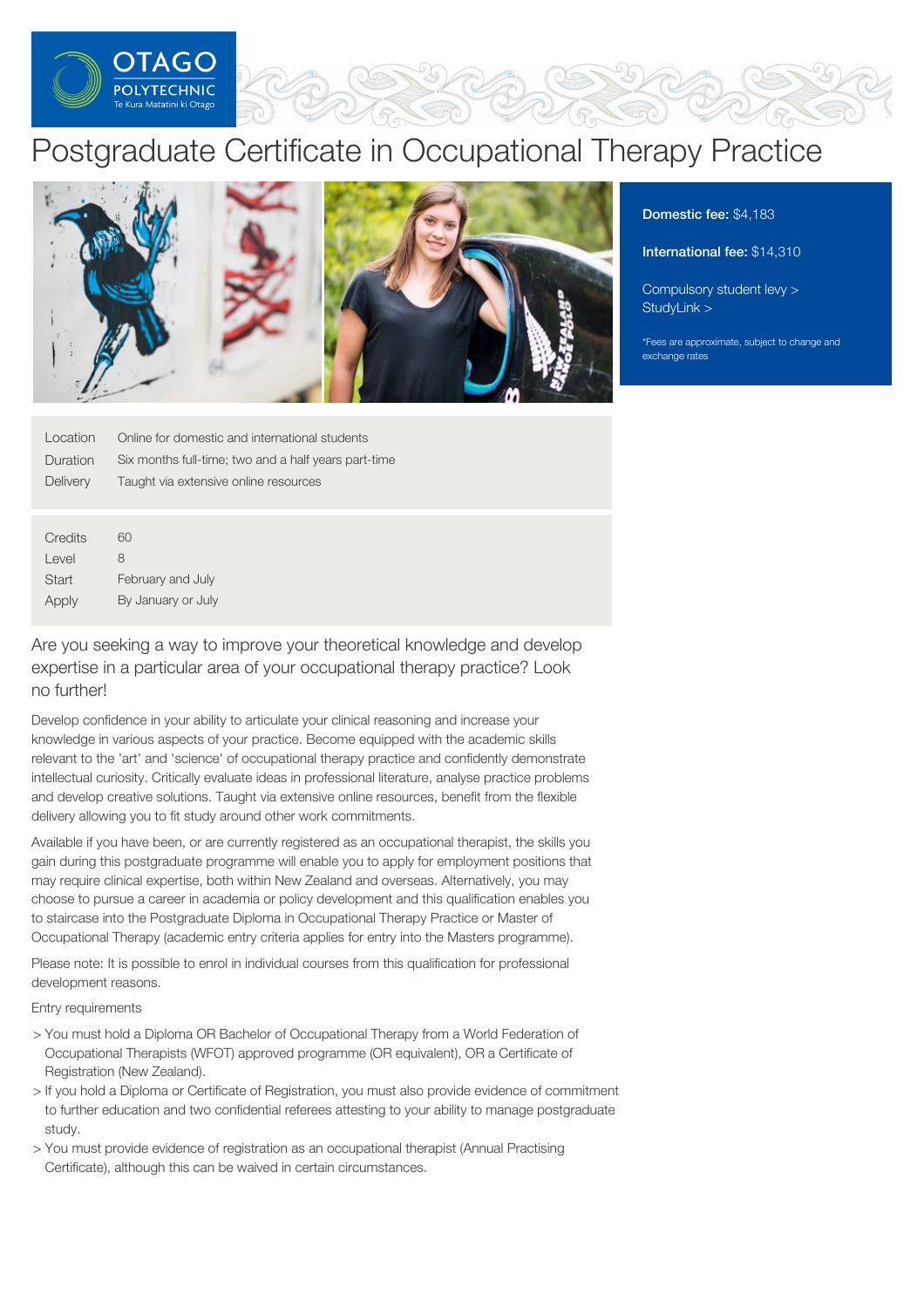- > International students will be individually assessed to ensure they meet the entry requirements.
- > If English is not your first language, you must provide:
	- > New Zealand University Entrance OR
	- > Overall Academic IELTS 6.5 with no individual band score lower than 6.5 (achieved inone test completed in the last two years), OR
	- > Acceptable alternative evidence of the required IELTS (see here for NZQA proficiency table and here for list of recognised proficiency tests).

If you need to improve your English Language skills, we offer a wide range of English programmes.

#### Additional documentation

You must supply certified copies of proof of identity, academic records, proof of residency (where appropriate) and curriculum vitae.

#### Selection procedure

Applicants will apply for their selected course(s)/programme using the Otago Polytechnic online application form. Each application is assessed against the entry requirements. Should the number of applicants who meet the entry requirements exceed the available places, applicant will be placed on a waiting list in date order.

## COVID-19 vaccination information

If you want to apply for this programme, we'll need to see evidence of your Covid-19 vaccinations (including types and dates). You need to have had three doses. We're legally obliged to collect this additional information from you as this programme is covered by the Covid-19 Public Health Response (Vaccination) Order 2021.

Please just complete our online application process as normal. As part of the application process, you'll be asked to provide your vaccination record.

The Government have advised that the only proof of vaccination that we can accept is a vaccination record PDF from your My Covid Record.

Find out how to get your vaccination record here >

# Additional costs

As this programme is taught via extensive online resources, you must budget for internet access as well as for printing of readings/course materials.

#### You will study

This Postgraduate Certificate consists of two courses of your own choice. Plan your own progress through the programme choosing which courses you prefer to take first.

All courses are at Level 8 of the National Qualifications Framework. Course electives change from year to year. You will be advised as to which elective courses are available.

## Further study options

You can discuss study pathways at any point with the Postgraduate Programme Coordinator to ensure that you have completed the required academic criteria for the subsequent programme.

## Your workload

Each course is worth 30 credits, equating to approximately 300 study hours. If you are completing one course a semester, you should allocate approximately 18 - 19 hours per week for attendance at fortnightly web based conferencing sessions, online discussions and reading, as well as research for your assessments.

### Individual courses

Please note: Not all electives are offered every year. Please contact the School of Occupational Therapy for more information.

| Course Title               |   | Level   Credit |
|----------------------------|---|----------------|
| Electives-choose two from: |   |                |
| Research for Practice      | 8 | 30             |
| <b>Negotiated Study</b>    | 8 | 30             |